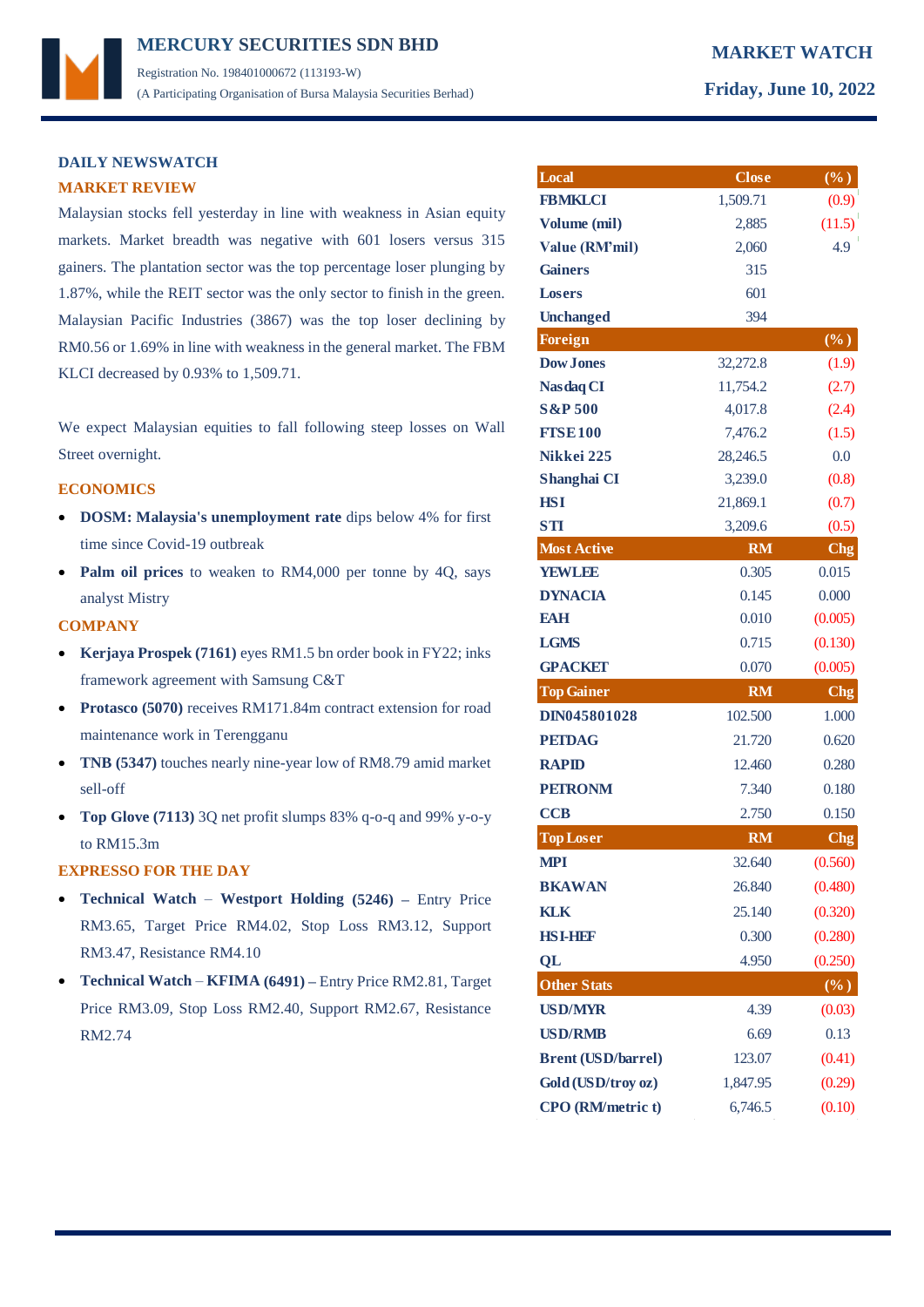

# **DAILY NEWSWATCH ECONOMICS**

**Malaysia's unemployment rate** dipped to 3.9% in April 2022 from 4.1% a month earlier due to the increase in the country's employment numbers while the unemployment figure declined as economic activities flourished due to the reopening of the country's borders in tandem with its transition to the Covid-19 endemic phase on April 1, 2022 from pandemic previously, according to the Department of Statistics Malaysia on Thursday (June 9, 2022). (The Edge)

**Crude palm oil** prices are expected to weaken to RM4,000 per tonne by 4Q22, driven by an increase of CPO production in Indonesia and dampened demand for vegetable oils, said Godrej International Ltd director and edible oil analyst Dorab Mistry. (The Edge)

## **COMPANY**

With its initial order book target of RM1.2 bn about to be reached, **Kerjaya Prospek Group Bhd (7161)** has increased its order book target for the financial year ending December 31, 2022 to match its FY19's RM1.5 bn. (The Edge)

**Protasco Bhd's (5070)** 70%-owned subsidiary Permint Granide-HCM Sdn Bhd has been awarded a contract extension for maintenance of minor roads in Terengganu for RM171.84m, its Bursa Malaysia filing showed on Thursday (June 9). (The Edge)

Shares in **Tenaga Nasional Bhd (5347)** slumped to a nine-year low on Thursday (June 9), amid broad-based selling pressure, which caused the benchmark FBM KLCI to close nearly 1% lower. (The Edge)

**Top Glove Corp Bhd (7113)** saw its net profit for 3QFY22 slump 82.53% quarter-on-quarter to RM15.29 m, from RM87.55 m in the preceding quarter as the group continued to be battered by the effect of the normalisation in terms of demand and average selling prices for gloves following the transition into endemic from pandemic. (The Edge)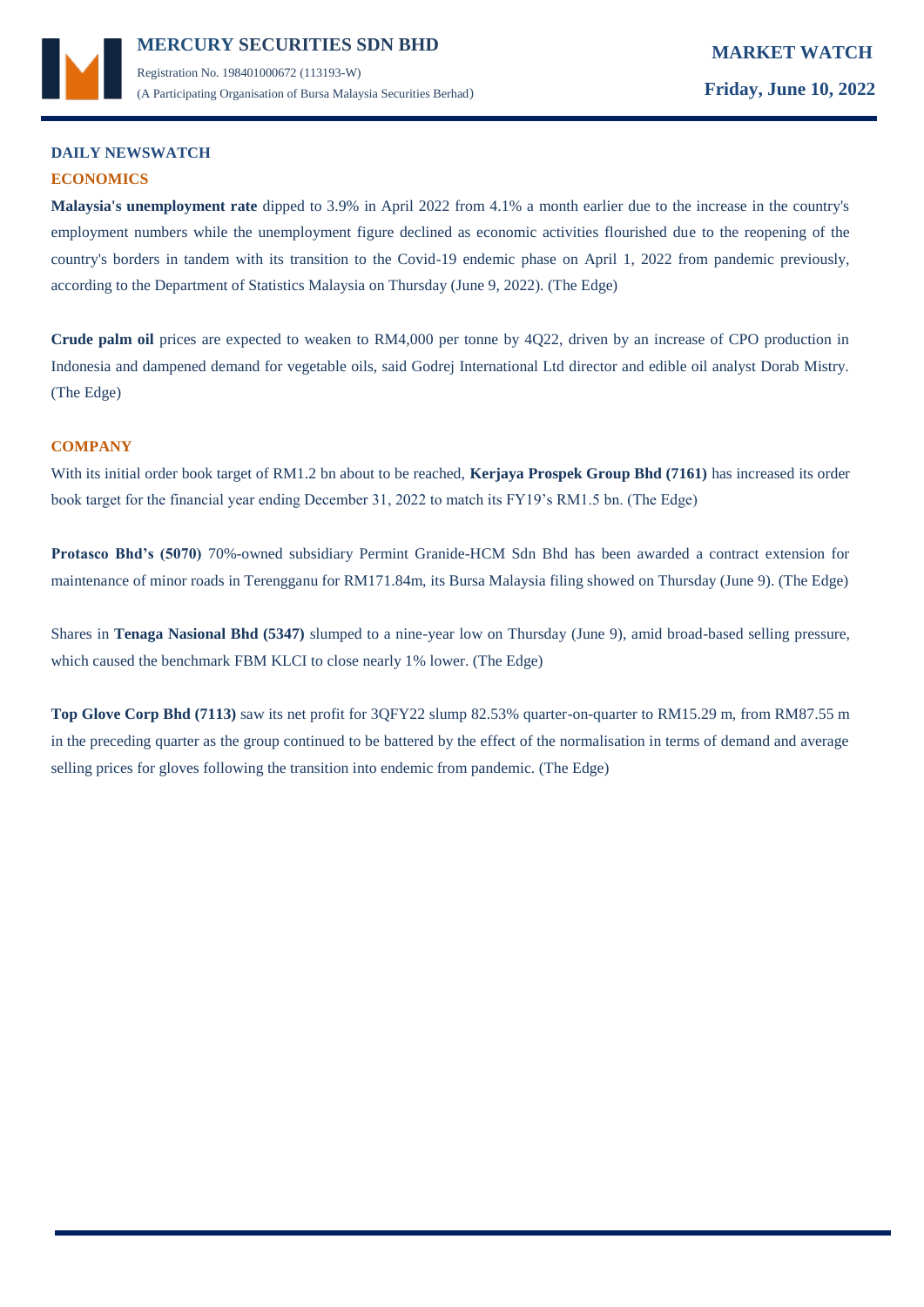Registration No. 198401000672 (113193-W) (A Participating Organisation of Bursa Malaysia Securities Berhad) **Friday, June 10, 2022**

# **Westport Holdings Berhad**

**Technical Watch - "BUY on Potential Reversal"**

**Bloomberg: WPRTS MK | KLSE Stock Code: 5246**

# **Main Market**

**Transportation & Logistics Subsector – T & Logistics**

Westports Holdings Berhad provides port services. The Company offers container and cargo services, marine services, rental services, and other

services to the import and export

**Current Price: RM3.65 Target Price: RM4.02**

## **Investment Highlights**

On a downtrend, the stock is currently trading below the MA20. We think there is a potential reversal supported by a bullish inverted hammer, and a rising momentum on the stock  $(RSI > 40)$ .

With lower volatility as seen from a contracting bollinger band, we think that prices could potentially trade with lower downside risk moving forward. Trading within the 2SD, we project a 10% upside to the current price, expect EMA and SMA to crossover moving forward.



### ancillary services. Westports provides its

industries.

**Company Overview**

### **Fundamentals**

|                                                                                                                                            | $2Y$ Avg $(x)$ | $5Y$ Avg $(x)$ | $10Y$ Avg $(x)$ |  |  |  |  |
|--------------------------------------------------------------------------------------------------------------------------------------------|----------------|----------------|-----------------|--|--|--|--|
| P/E                                                                                                                                        | 20.3           | 21.0           | 22.3            |  |  |  |  |
| P/B                                                                                                                                        | 4.9            | 5.3            | 6.0             |  |  |  |  |
| P/CF                                                                                                                                       | 13.6           | 14.3           | 15.8            |  |  |  |  |
| P/S                                                                                                                                        |                | 7 0            |                 |  |  |  |  |
| $C_{\rm F}$ $C_{\rm co}$ $\sim$ $C_{\rm o}$ $\sim$ $C_{\rm o}$ $\sim$ $C_{\rm o}$ $\sim$ $C_{\rm o}$ $\sim$ $C_{\rm o}$ $\sim$ $C_{\rm o}$ |                |                |                 |  |  |  |  |

**Example 1 Example 1 Ronnie Tan Ronnie Tan Ronnie Tan** 

ronnie-tan@mersec.com.my

| <b>Entry Price</b>                | RM3.65                          |
|-----------------------------------|---------------------------------|
| Market Cap (m)                    | RM12,446.5                      |
| 52w high                          | RM4.74                          |
| 52w low                           | RM3.45                          |
| <b>Stop Loss</b>                  | RM3.12                          |
| <b>Immediate Support</b>          | RM3.47                          |
| <b>Immediate Resistance</b>       | RM4.10 (Previous high)          |
| Moving Average (EMA)              | <b>Bearish</b>                  |
| Moving Average (SMA)              | Bearish                         |
| <b>Bollinger Bands (Long Run)</b> | Less volatile over the long run |
| <b>RSI</b>                        | <b>Rising Momentum</b>          |
| Volume (4-Weeks Average)          | 1,197,056.5                     |
|                                   |                                 |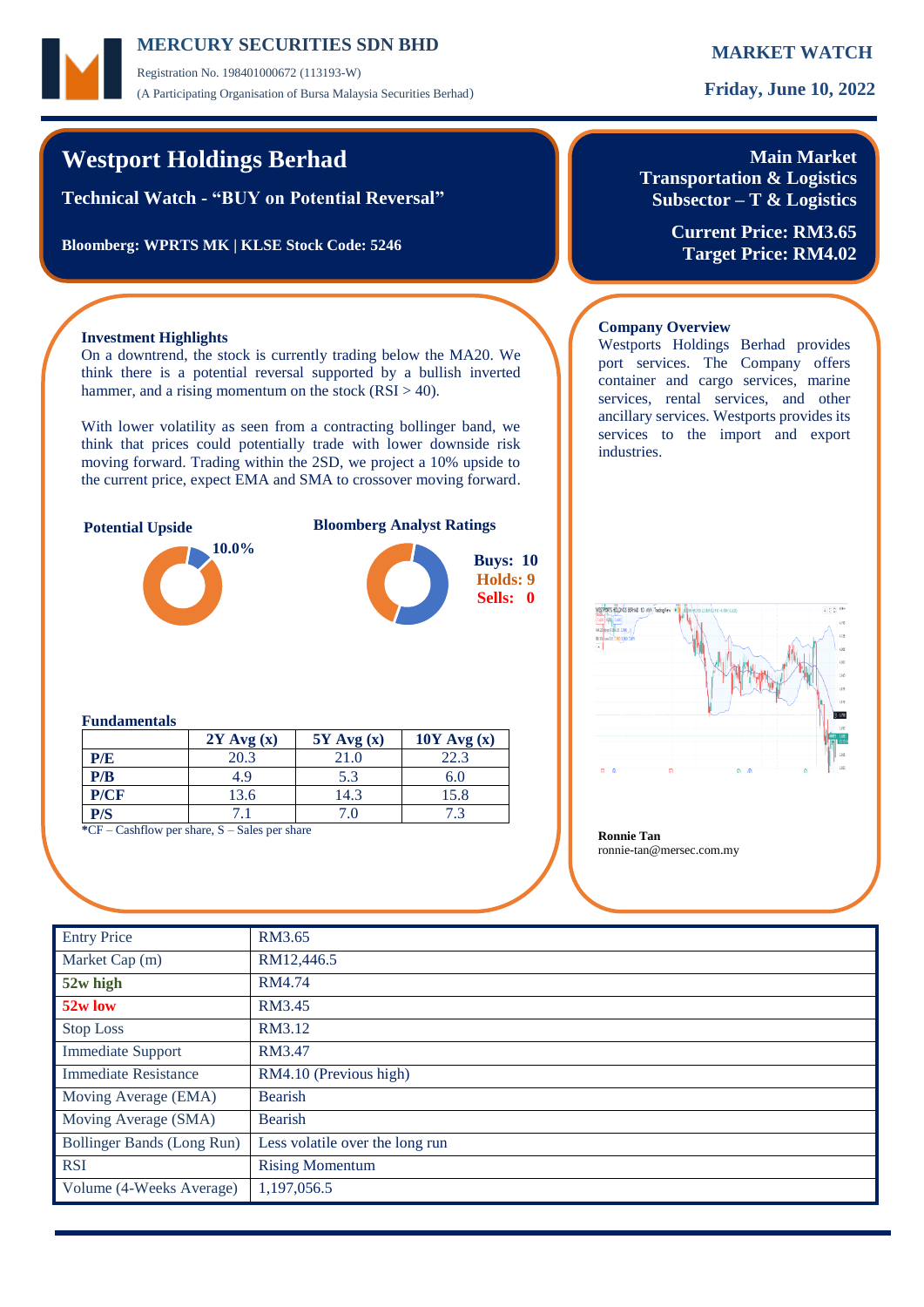Registration No. 198401000672 (113193-W) (A Participating Organisation of Bursa Malaysia Securities Berhad) **Friday, June 10, 2022**

# **Kumpulan FIMA Bhd**

**Technical Watch - "BUY on Potential Continuation"**

**Bloomberg: FIMA MK | KLSE Stock Code: 6491**

## **Main Market Industrial Products & Services Subsector–Diversified Industrial**

**Current Price: RM2.81 Target Price: RM3.09**

## **Investment Highlights**

On an uptrend, the stock is currently trading above the MA20. We think that there is a potential continuation from the immediate resistance at the RM2.74 level, supported by a bullish marubozu, coupled with a rising momentum on the stock  $(RSI > 75)$ .

With higher volatility as seen from an expanding bollinger band, we think that prices could potentially trade with higher downside risk. Trading within 2SD, we project a 10% upside to the current price, expect EMA and SMA to hold moving forward.



**Potential Upside Bloomberg Analyst Ratings**



### **Company Overview** Kumpulan Fima Berhad is an investment

holding company. Through its subsidiaries, the Company operates pineapple estate, processes, and cans pineapple, and cultivates tropical fruits. Kumpulan Fima also has operation in cattle farming, provides transportation services, and trades securities and confidential documents.



ronnie-tan@mersec.com.my

### **Fundamentals**

|      | $2Y$ Avg $(x)$                                     | $5Y$ Avg $(x)$ | $10Y$ Avg $(x)$ |  |
|------|----------------------------------------------------|----------------|-----------------|--|
| P/E  | 10.9                                               | 3.6            |                 |  |
| P/BV |                                                    | J.O            |                 |  |
| P/CF | 4.U                                                |                |                 |  |
| P/S  |                                                    |                |                 |  |
|      | ${}^*CF$ – Cashflow per share, S – Sales per share |                |                 |  |

| <b>Entry Price</b>          | RM2.81                          |
|-----------------------------|---------------------------------|
| Market Cap (m)              | RM775.8                         |
| 52w high                    | RM2.82                          |
| 52w low                     | <b>RM1.87</b>                   |
| <b>Stop Loss</b>            | <b>RM2.40</b>                   |
| <b>Immediate Support</b>    | RM2.67                          |
| <b>Immediate Resistance</b> | RM2.74 (Previous high)          |
| Moving Average (EMA)        | <b>Bullish</b>                  |
| Moving Average (SMA)        | <b>Bullish</b>                  |
| Bollinger Bands (Long Run)  | More volatile over the long run |
| <b>RSI</b>                  | <b>Strong Momentum</b>          |
| Volume (4-Weeks Average)    | 128,547.6                       |
|                             |                                 |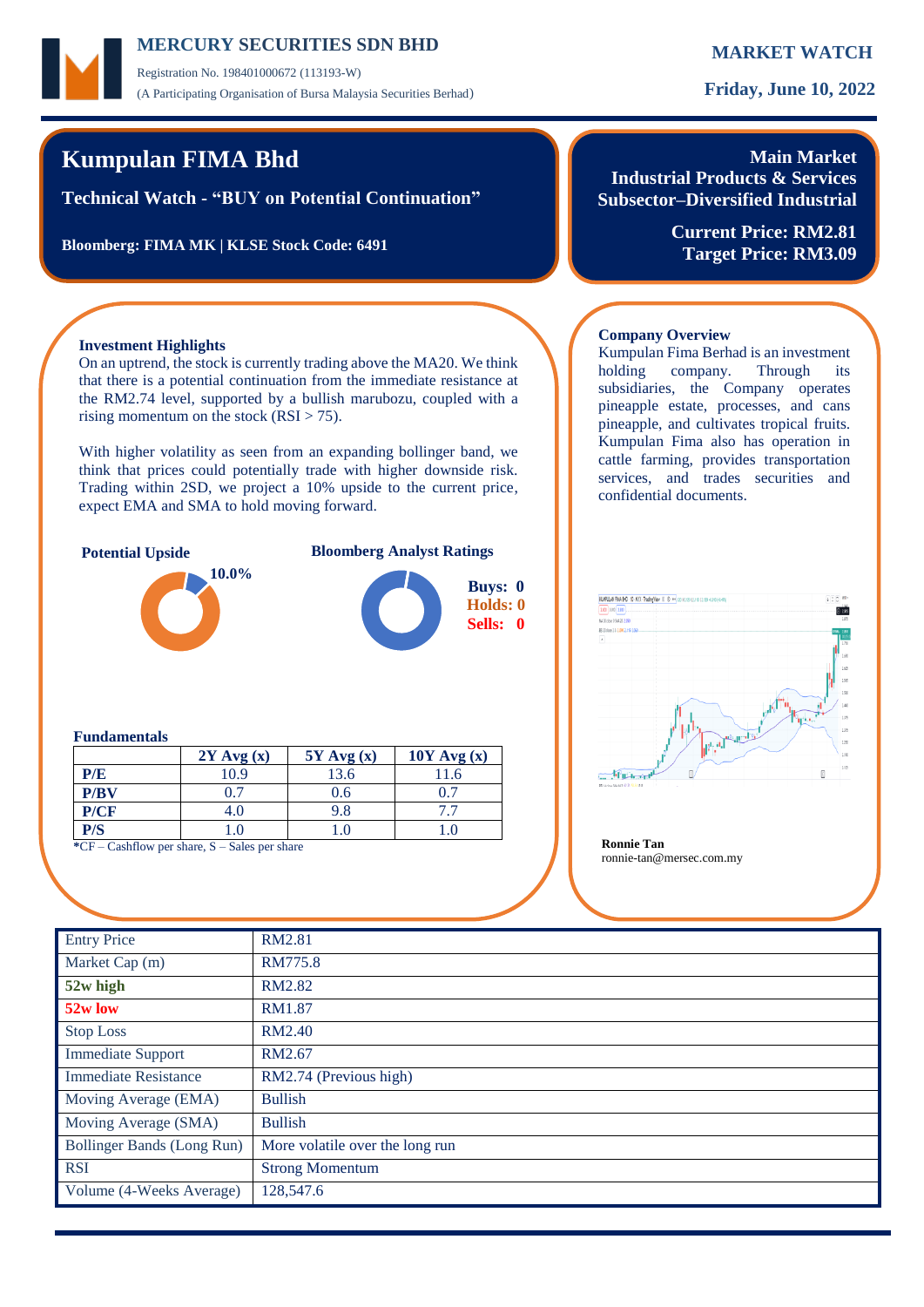

Registration No. 198401000672 (113193-W) (A Participating Organisation of Bursa Malaysia Securities Berhad) **Friday, June 10, 2022**

## **TECHNICAL ANALYSIS SCOREBOARD**

| <b>Recommendation</b><br><b>Date</b> | <b>Stock</b>    | Code | <b>Entry</b><br>(RM) | <b>Prev</b><br><b>Close</b><br>(RM) | <b>Stop</b><br>Loss<br>(RM) | <b>TP</b><br>(RM) | <b>Day</b><br><b>Change</b><br>$(\%)$ | Gain/<br>Loss<br>from TP<br>(%) | <b>Remark</b>       |
|--------------------------------------|-----------------|------|----------------------|-------------------------------------|-----------------------------|-------------------|---------------------------------------|---------------------------------|---------------------|
| 12/5/2022                            | Maybank         | 1155 | 9.080                | 8.830                               | 7.760                       | 9.990             | $-0.1$                                | $-2.8$                          |                     |
| 12/5/2022                            | Genp            | 2291 | 8.390                | 7.200                               | 7.170                       | 9.230             | $-1.4$                                | $-14.2$                         |                     |
| 13/5/2022                            | Hengyuan        | 4324 | 6.860                | 6.180                               | 5.870                       | 7.550             | $-1.0$                                | $-9.9$                          |                     |
| 13/5/2022                            | Sedania         | 0178 | 0.450                | 0.490                               | 0.380                       | 0.500             | 7.7                                   | 8.9                             | <b>SL Triggered</b> |
| 17/5/2022                            | <b>MPI</b>      | 3867 | 31.60                | 32.560                              | 27.02                       | 34.76             | $-1.9$                                | 3.0                             |                     |
| 17/5/2022                            | Siab            | 0241 | 0.200                | 0.185                               | 0.170                       | 0.220             | 0.0                                   | $-7.5$                          |                     |
| 18/5/2022                            | Sapura          | 5218 | 0.070                | 0.045                               | 0.060                       | 0.080             | 0.0                                   | $-35.7$                         | TP Achieved         |
| 18/5/2022                            | Dsonic          | 5216 | 0.570                | 0.560                               | 0.490                       | 0.630             | $-2.6$                                | $-1.8$                          |                     |
| 19/5/2022                            | GentingBhd      | 3182 | 4.620                | 5.200                               | 3.950                       | 5.080             | $-2.6$                                | 12.6                            |                     |
| 19/5/2022                            | Penta           | 7160 | 3.690                | 3.750                               | 3.150                       | 4.060             | $-2.1$                                | 1.6                             |                     |
| 20/5/2022                            | GentingBhd      | 3182 | 4.880                | 5.200                               | 4.650                       | 5.350             | $-2.6$                                | 6.6                             |                     |
| 20/5/2022                            | Hengyuan        | 4324 | 7.230                | 6.180                               | 6.180                       | 7.950             | $-1.0$                                | $-14.5$                         | <b>SL Triggered</b> |
| 23/5/2022                            | Caely           | 7154 | 0.410                | 0.380                               | 0.350                       | 0.450             | $-2.6$                                | $-7.3$                          |                     |
| 23/5/2022                            | Flbhd           | 5197 | 1.520                | 1.410                               | 1.300                       | 1.670             | $-0.7$                                | $-7.2$                          |                     |
| 24/5/2022                            | GentingBhd      | 3182 | 4.900                | 5.200                               | 4.190                       | 5.390             | $-2.6$                                | 6.1                             |                     |
| 24/5/2022                            | <b>GOB</b>      | 1147 | 0.310                | 0.290                               | 0.260                       | 0.340             | $-9.4$                                | $-6.5$                          | <b>SL Triggered</b> |
| 25/5/2022                            | Tambun          | 5191 | 1.020                | 0.940                               | 0.870                       | 1.120             | 0.5                                   | $-7.8$                          |                     |
| 25/5/2022                            | <b>SCGM</b>     | 7247 | 2.400                | 2.360                               | 2.050                       | 2.640             | 0.4                                   | $-1.7$                          |                     |
| 26/5/2022                            | Genetec         | 0104 | 2.390                | 2.310                               | 2.040                       | 2.630             | $-2.5$                                | $-3.3$                          |                     |
| 26/5/2022                            | <b>Bumi</b>     | 5210 | 0.440                | 0.445                               | 0.380                       | 0.480             | $-1.1$                                | 1.1                             |                     |
| 27/5/2022                            | Choobee         | 5797 | 2.360                | 2.190                               | 2.020                       | 2.600             | 0.0                                   | $-7.2$                          |                     |
| 27/5/2022                            | <b>EPMB</b>     | 7773 | 1.100                | 1.010                               | 0.940                       | 1.210             | $-1.0$                                | $-8.2$                          |                     |
| 30/5/2022                            | Jag             | 0024 | 0.390                | 0.360                               | 0.320                       | 0.430             | 2.9                                   | $-7.7$                          |                     |
| 30/5/2022                            | Padini          | 7052 | 3.200                | 3.580                               | 2.800                       | 3.520             | $-1.4$                                | 11.9                            |                     |
| 31/5/2022                            | Hexind          | 0161 | 0.320                | 0.355                               | 0.270                       | 0.350             | 0.0                                   | 10.9                            |                     |
| 31/5/2022                            | <b>Myeg</b>     | 0138 | 0.890                | 0.910                               | 0.760                       | 0.980             | $-0.5$                                | 2.2                             |                     |
| 1/6/2022                             | PIE             | 7095 | 3.050                | 3.310                               | 2.610                       | 3.360             | $-1.5$                                | 8.5                             |                     |
| 1/6/2022                             | Hextar          | 5151 | 1.670                | 1.550                               | 1.430                       | 1.840             | $-3.7$                                | $-7.2$                          |                     |
| 2/6/2022                             | GentingBhd      | 3182 | 5.200                | 5.200                               | 4.450                       | 5.720             | $-2.6$                                | 0.0                             |                     |
| 2/6/2022                             | <b>Scientex</b> | 4731 | 3.710                | 3.620                               | 3.170                       | 4.080             | 0.6                                   | $-2.4$                          |                     |
| 3/6/2022                             | Guan            | 5102 | 2.610                | 2.540                               | 2.219                       | 2.880             | $-1.2$                                | $-2.7$                          |                     |
| 3/6/2022                             | Inari           | 0166 | 2.810                | 2.760                               | 2.400                       | 3.090             | 0.0                                   | $-1.8$                          |                     |
| 7/6/2022                             | Sedania         | 0178 | 0.460                | 0.490                               | 0.390                       | 0.500             | 7.7                                   | 6.5                             |                     |
| 7/6/2022                             | Jtiasa          | 4383 | 0.760                | 0.735                               | 0.650                       | 0.830             | $-0.7$                                | $-3.3$                          |                     |
| 8/6/2022                             | <b>AEON</b>     | 6599 | 1.530                | 1.540                               | 1.310                       | 1.680             | $-1.3$                                | 0.7                             |                     |
| 8/6/2022                             | <b>Bonia</b>    | 9288 | 2.700                | 2.640                               | 2.310                       | 2.870             | $-1.9$                                | $-2.2$                          |                     |
| 9/6/2022                             | F&N             | 3689 | 22.550               | 20.520                              | 17.530                      | 20.500            | 0.1                                   | $-9.0$                          |                     |
| 9/6/2022                             | PIE             | 7095 | 3.700                | 3.310                               | 2.870                       | 3.360             | $-1.5$                                | $-10.5$                         |                     |
| 10/6/2022                            | Westports       | 5246 | 3.650                | 3.650                               | 3.120                       | 4.020             | 3.4                                   | 0.0                             |                     |
| 10/6/2022<br>*TP=Target Price        | <b>KFIMA</b>    | 6491 | 2.810                | 2.810                               | 2.400                       | 3.090             | 4.1                                   | 0.0                             |                     |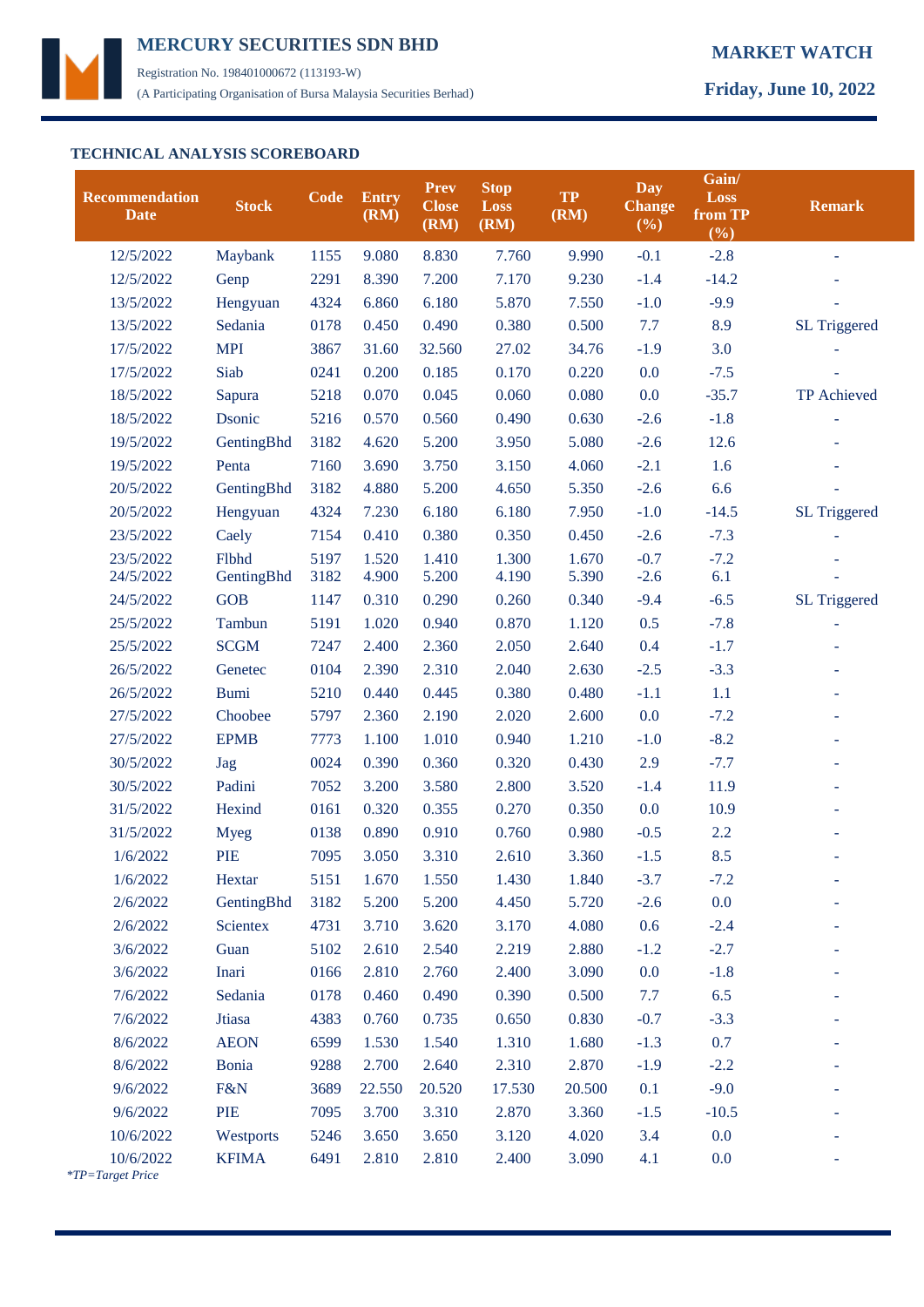

Registration No. 198401000672 (113193-W) (A Participating Organisation of Bursa Malaysia Securities Berhad) **Friday, June 10, 2022**

## **STOCK SELECTION BASED ON DIVIDEND YIELD**

| TOCK SELECTION DASED ON DIVIDEND THEFT<br><b>Company</b> | <b>Sector</b> | <b>Price</b><br><b>RM</b> | <b>Dividend / Share</b><br>RM | <b>Dividend Yield</b><br>(%) |
|----------------------------------------------------------|---------------|---------------------------|-------------------------------|------------------------------|
| <b>AmFirst REIT</b>                                      | <b>REIT</b>   | 0.390                     | 0.04                          | 9.9                          |
| <b>SHL Consolidated Bhd</b>                              | Property      | 1.980                     | 0.18                          | 9.1                          |
| <b>British American Tobacco Malay</b>                    | Consumer      | 12.100                    | 0.91                          | 7.5                          |
| <b>UOA REIT</b>                                          | <b>REIT</b>   | 1.180                     | 0.09                          | 7.3                          |
| Al-'Aqar Healthcare REIT                                 | <b>REIT</b>   | 1.220                     | 0.09                          | 7.1                          |
| Pharmaniaga Bhd                                          | Consumer      | 0.635                     | 0.05                          | 7.2                          |
| Uchi Technologies Bhd                                    | Industrial    | 3.100                     | 0.20                          | 6.5                          |
| Amanahraya REIT                                          | <b>REIT</b>   | 0.650                     | 0.04                          | 6.8                          |
| Malayan Banking Bhd                                      | Finance       | 8.810                     | 0.56                          | 6.3                          |
| Matrix Concepts Holdings Bhd                             | Property      | 2.450                     | 0.14                          | 5.8                          |
| Capitaland Malaysia Trust                                | <b>REIT</b>   | 0.585                     | 0.03                          | 5.8                          |
| Magnum Bhd                                               | Consumer      | 1.760                     | 0.10                          | 5.8                          |
| Malaysia Building Society Bhd                            | Finance       | 0.600                     | 0.03                          | 5.8                          |
| Hong Leong Industries Bhd                                | Industrial    | 8.860                     | 0.52                          | 5.9                          |
| <b>Globetronics Technology BHD</b>                       | Technology    | 1.270                     | 0.07                          | 5.2                          |

*Source: Bloomberg*

*User guide: Mercury Securities compile a list of dividend stocks for conservative long term passive investors looking for regular income while keeping the investment intact.*

*Methodology: The list below is made up of stocks that pay high dividend (Estimate dividend yield >4%) and paying dividend consistently (Paid dividend for the last 3 years*)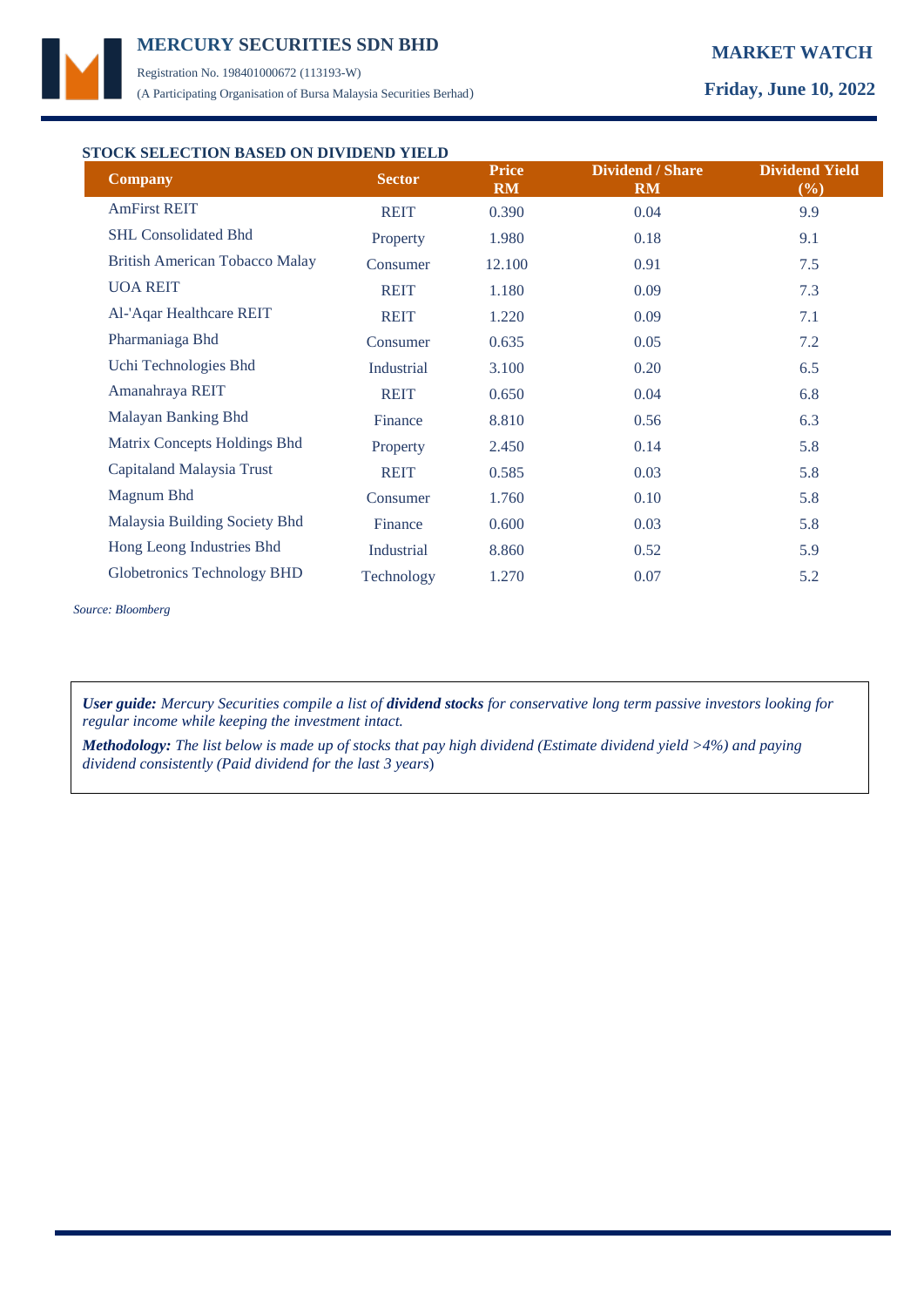

## **SECTORIAL VALUATION**

The chart below depicts the performance of the respective KLCI sectors over a five-year period including the current and forward P/E. The sector's performance is ranked against each other based on absolute returns for that particular year. The user can track the historical performance of respective sectors and notice that the technology sector is the best performing sector over a five-year period between 2016 and 2020 with a compound annual growth rate. The user will also be able to identify sector value based on the current P/E and the corresponding 5-year high, low and average P/E. For example, finance sector PE is currently at 11.4 times against 5-year average P/E of 12.2 times, suggesting financials valuation is in line with the average of 12.2 times.

| <b>Index</b>     | <b>Return</b><br>(%) | <b>Valuation P/E</b><br>(X) |                          |        |                          |              |
|------------------|----------------------|-----------------------------|--------------------------|--------|--------------------------|--------------|
|                  | <b>YTD</b>           |                             | 5 - Years                |        | <b>Current</b>           | $1 Yr - Fwd$ |
|                  |                      | <b>High</b>                 | Low                      | Avg    |                          |              |
| <b>KLCI</b>      | (3.4)                | 21.3                        | 14.5                     | 17.4   | 14.5                     | 13.1         |
| Finance          | 6.3                  | 13.0                        | 11.5                     | 12.5   | 12.7                     | 10.0         |
| Property         | (4.9)                | 13.8                        | 11.2                     | 12.4   | 13.0                     | 10.3         |
| Plantation       | 17.6                 | 94.6                        | 9.9                      | 43.5   | 9.9                      | 14.4         |
| Consumer         | 0.4                  | 25.6                        | 12.1                     | 21.5   | 12.1                     | 17.3         |
| Technology       | (29.2)               | 29.8                        | 19.1                     | 24.4   | 23.2                     | 22.0         |
| Construction     | 5.1                  | 22.2                        | 15.2                     | 18.2   | 15.2                     | 11.8         |
| Energy           | 14.7                 | ÷                           | $\overline{\phantom{a}}$ | $\sim$ | 11.7                     | 10.1         |
| Health care      | (20.9)               | 52.6                        | 7.9                      | 30.2   | 7.9                      | 22.6         |
| <b>Ind Prod</b>  | (4.0)                | 38.6                        | 10.6                     | 23.8   | 10.6                     | 11.6         |
| <b>REIT</b>      | 3.5                  | $\overline{\phantom{a}}$    | ÷                        | $\sim$ | 28.6                     | 16.4         |
| Telco            | (9.3)                | 25.1                        | 22.9                     | 24.0   | 22.9                     | 17.0         |
| Transportations  | (0.4)                | ۰                           | $\overline{\phantom{a}}$ | ٠      | $\overline{\phantom{a}}$ | 16.9         |
| <b>Utilities</b> | 0.6                  | ٠                           | ۰                        | ٠      | 15.2                     | 12.9         |

 *Source: Bloomberg*